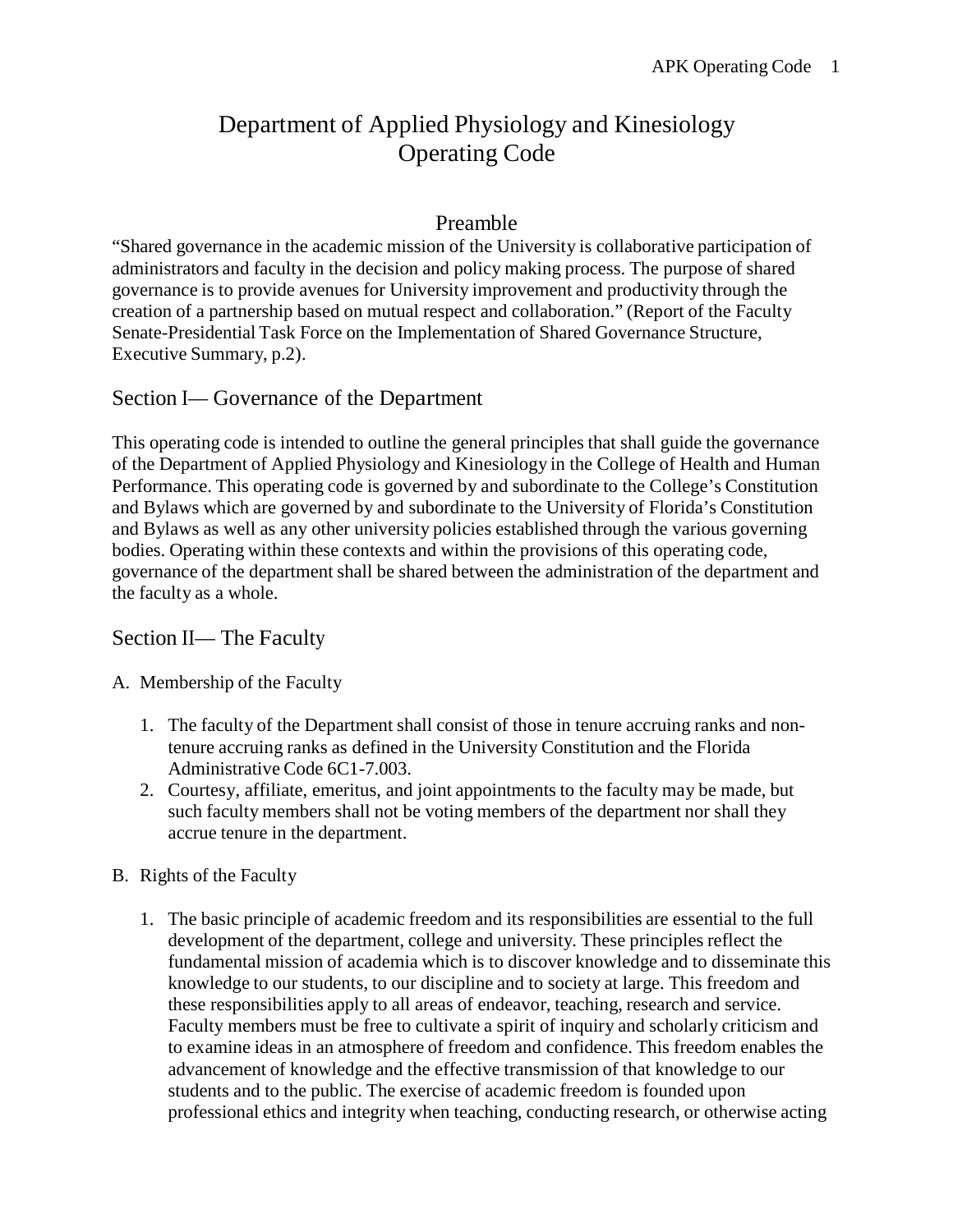as a member of the faculty as described in the Florida Administrative Code 6C1- 7.010(1)(d)1-5.

- 2. Faculty members have the right to know what is required of them in their work and how that work will be evaluated. Faculty members shall be informed of their responsibilities in writing according to University policy [Florida Administrative Code 6C1-7.010 (1) (a)] upon hire and at least annually thereafter.
- 3. Individual faculty shall be informed in a timely manner of decisions regarding tenure, promotion, sabbatical leaves, salaries, salary increases and evaluations. Faculty members have the right of appeal regarding such decisions consistent with all policies and procedures of the College and/or University.
- 4. On all matters relating to tenure and promotion, faculty members shall be informed in a timely manner the results of the departmental vote and receive a copy of the chair's letter.
- 5. The faculty has the right to call meetings of the departmental faculty to discuss matters of concern without limit on the number of called meetings.
- 6. According to University policy all faculty members have the right to view and to request copies of any and all information pertaining to them retained in any official personnel files within the department, college or university. And, to provide a written response to any information contained in the file.
- C. Responsibilities of the Faculty
	- 1. Teaching, research, service (public, professional) and governance.
	- 2. Establishing the curricula of the department including the requirements for entrance into and graduation from the department within the parameters set forth by the college and university.
	- 3. Contributing to the governance of the department, college and university through service on committees, task forces or other groups as requested or appointed.
	- 4. Collegiality, ethical conduct and professional integrity as exemplified by the following practices (UF Rule 6C1-7.018):
		- a. Being forthright and honest in the pursuit and communication of scientific and scholarly knowledge.
		- b. Respecting students, staff, and colleagues as individuals; avoiding any exploitation of such persons for private advantage
		- c. Respecting the integrity of the evaluation process with regard to students, staff, and colleagues, so that it reflects their true merit.
		- d. Recognizing the responsibilities arising from the nature of the educational process.
- D. Departmental meetings

The Department Chair shall be the presiding officer at meetings of the Faculty. Meetings shall be held once in each academic term. Other meetings may be called at the discretion of the Department Chair.

### E. Departmental Committees

Committees of the faculty shall be Standing Committees and Special Committees. The Standing Committees which shall be appointed annually by the Department Chair are: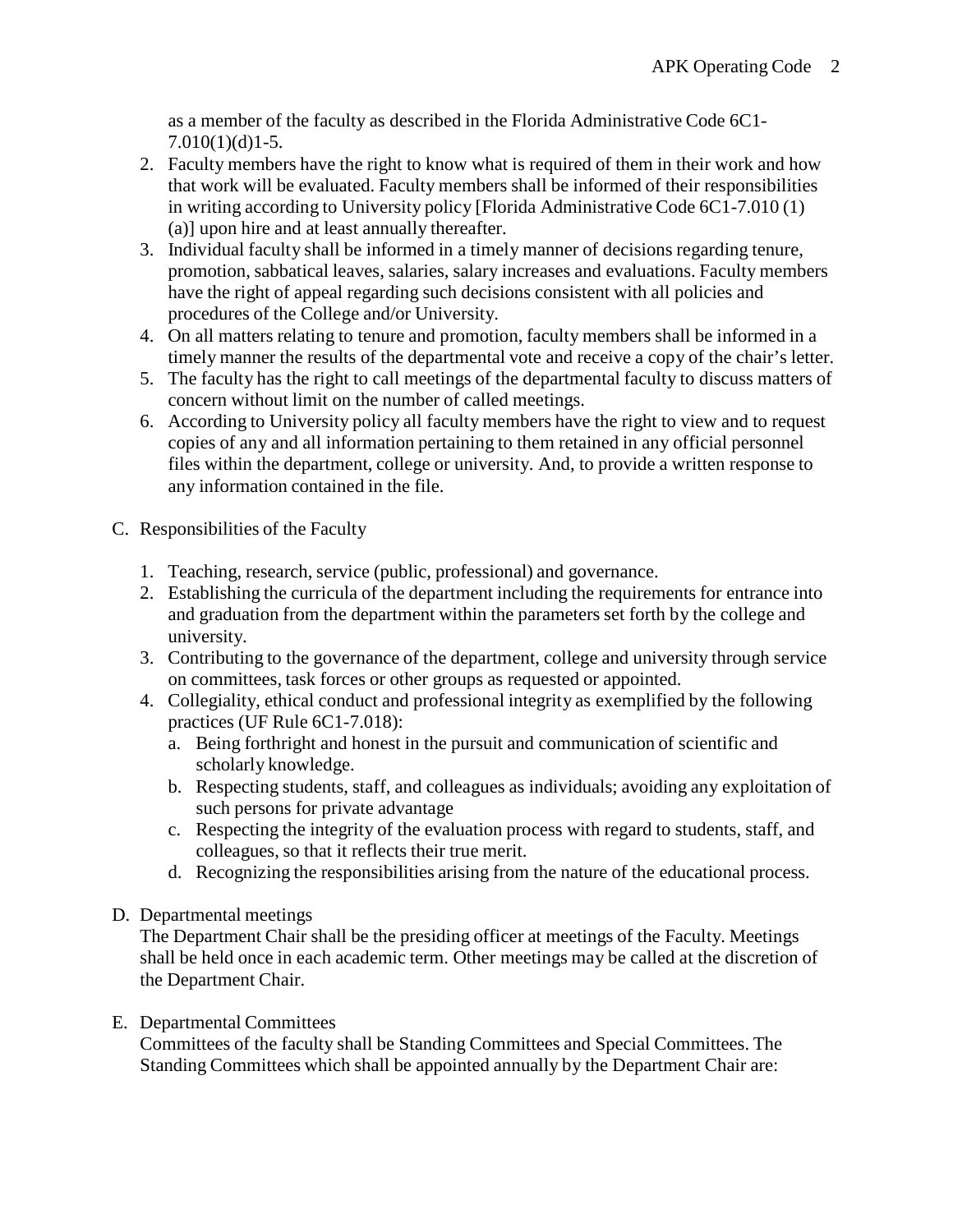Faculty/Merit Evaluation. Function: Responsibility for evaluating the productivity of the faculty members in regards to publications, presentations, instructing, grantsmanship, and service.

Grade Appeals/Petitions. Function: To review student appeals or petitions in matters of dispute with faculty or departmental policies. Committee may make recommendations but has not authority to rule on any matter.

Graduate Faculty. Function: Provide leadership for the Department on all matters pertaining to the graduate program and graduate students.

Undergraduate Curriculum. Function: Responsible for approving changes in curriculum and evaluating existing programs.

Graduate Fellowship. Function: To review applications for University, College, and Department fellowships and make recommendations for funding.

Graduate Curriculum. Function: Responsible for approving changes in curriculum and evaluating existing programs.

Tenure and Promotion. Function: Promotion and tenure in the Department are governed by Article V, Sections 4 and 5, of the University Constitution, the University of Florida rules found in the Florida Administrative Code, and the United Faculty of Florida Collective Bargaining Agreement.

# Section III Administration of the Department

The department chair serves as the chief academic and administrative officer of the department. The chair is appointed by the dean and serves in accordance with university policy. The chair is responsible to the Dean for the administration of the department and is responsible to the faculty for the development and execution of departmental policy. The service of the chair shall be reviewed by the Dean on an annual basis in consultation with departmental faculty.

The chair is responsible for:

- A. Keeping the faculty advised of the department's progress toward goals set forth in the departmental strategic plan.
- B. Working with the faculty to make appropriate modifications to the strategic plan.
- C. Advocating for faculty concerns, needs and interests.
- D. Presenting to the faculty annually information on budget allocation, permanent endowments in the UF Foundation and receipt of grants and research contracts.
- E. Initiate faculty searches as the need arises.

Section IV Programs, centers, institutes

A. Programs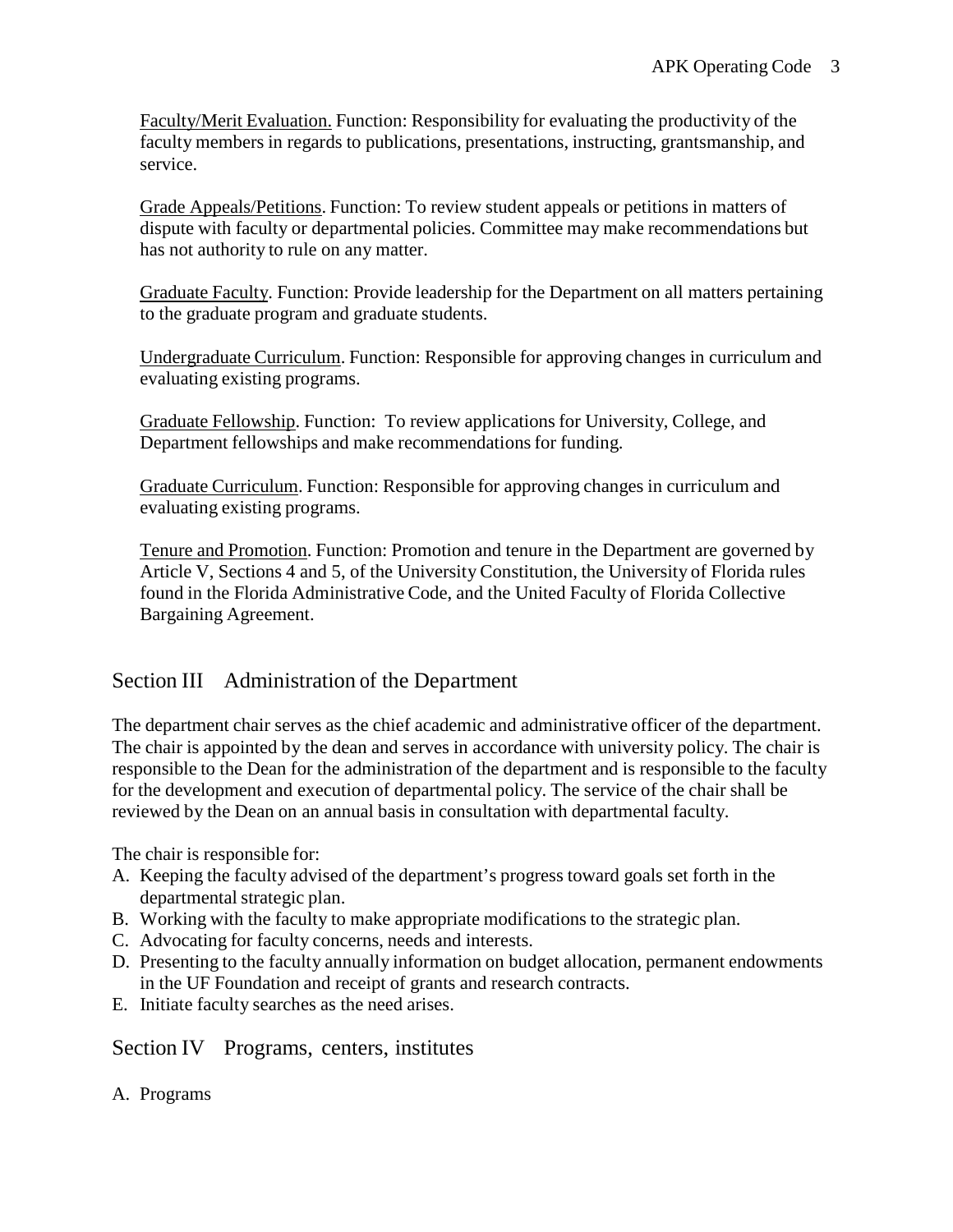Degree and non-degree programs may be proposed by any member of the faculty (including the department chair) and if approved by the departmental faculty put forward to the college and university in accordance with college and university policy.

B. Institutes and Centers

Institutes and Centers may be proposed by any member of the faculty (including the department chair) and if approved by the departmental faculty put forward to the college and university in accordance with college and university policy.

## Section V Tenure and Promotion

Recommendations for promotion and/or tenure of faculty members shall be made in accordance with, and policies outlines in, The University of Florida Constitution, and APK guidelines.

## Section VI Searches and Appointments

- A. Appointment of new faculty
	- Searches for tenured, tenure track or lecturer faculty positions shall be conducted by a committee of department faculty appointed by the chair. The committee should have at least 3 members; which includes a member external to the department. At the first called meeting of the committee, the chair will provide a charge to the committee and the college's EEO officer will review the University rules of conduct for searches. The department chair will appoint the search committee chair. After consultation with the department faculty the search committee shall present a list of qualified and acceptable candidates to the chair. In the event that any candidate is unacceptable to the chair or a candidate declines the offer, the chair shall meet with the committee to discuss options. In the event that a candidate is unacceptable to the Dean, or declines the offer, the Dean shall request from the department chair the names of other acceptable candidates; the chair will identify these candidates in consultation with the faculty.

#### Appointment of Emeritus Faculty

Faculty nominated for emeritus status must receive an affirmative vote of the department faculty before the name can be put forward to the Dean and subsequently to the Provost for appointment to an emeritus status.

B. Appointment of the Chair

Searches for the department chair shall be initiated by the Dean who will establish the search committee in consultation with the department. If necessary, the Dean will appoint an interim chair. The committee may include tenured and untenured departmental faculty, as well as individuals external to the department. The search committee shall prepare a list of qualified and acceptable candidates for presentation to the Dean.

# Section VII Rules of Order

When conducting the business of the department, the faculty will fully participate in the discussion; display mutual respect for individuals and ideas, and we will adhere to the principles of ethical conduct in such a way as to create an environment of trust. Further we agree to hold